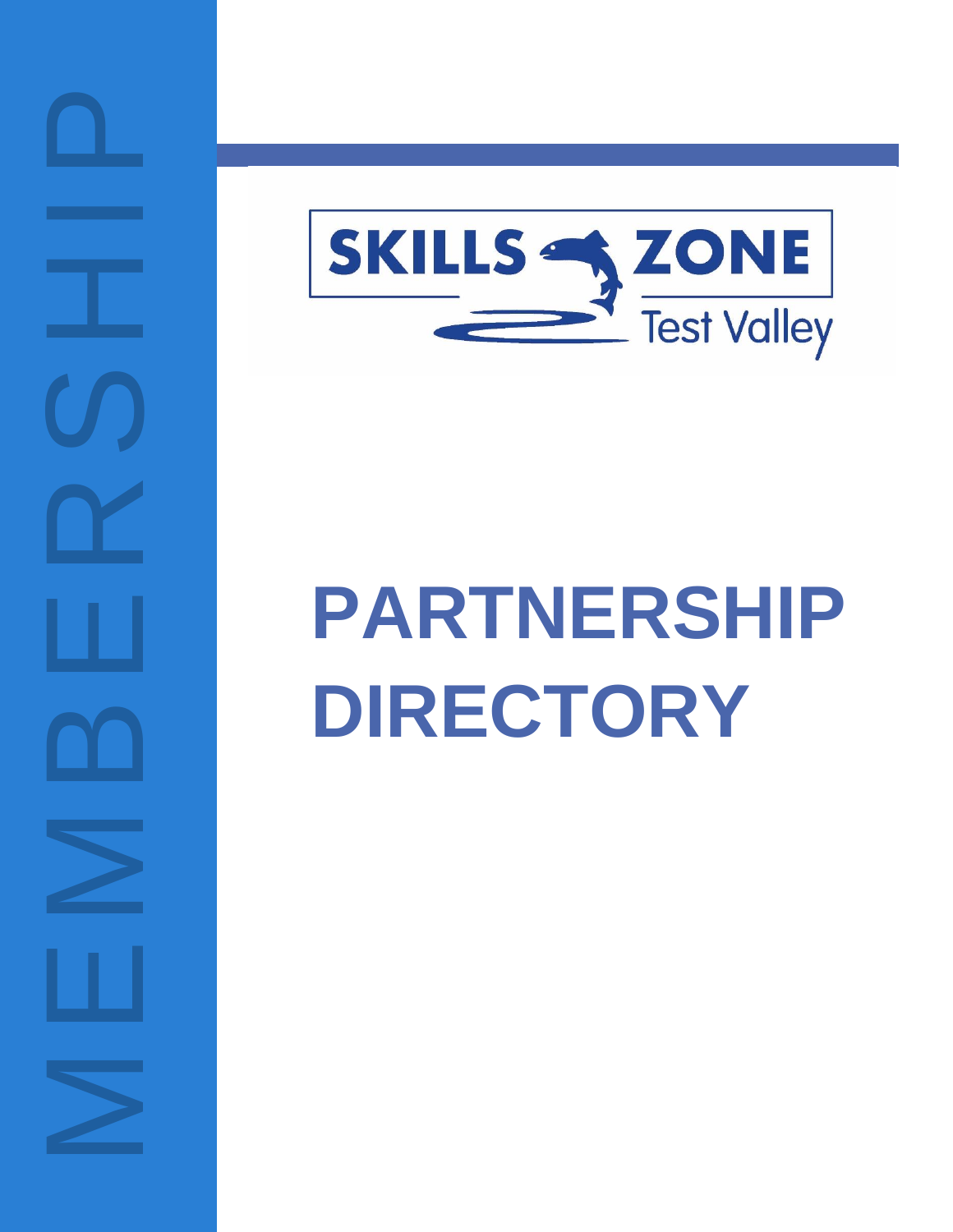## **Abri**

### **Outline of Service/s:**

Employment Support & Training Service. We provide free 1to1 employment support to our Abri customers and the wider community. This includes access to free training and our own face to face and digital training webinars to help prepare people for the work place and support their confidence & wellbeing. In addition, our externally funded and national award winning self-employment project called 'Create' offers a 10 week training programme training to anyone wanting to set up and sustain a new business. This is followed by 2 years of post-course support in the form of business mentors, business clubs & workshops.

| Where & when?                                                                                           | <b>Duration;</b><br><b>On-going</b><br>or start/<br>end dates                                                                                                                                                   | Who can use<br>the service?                                                                                                                                                                                                            | <b>Cost</b> | <b>Contact:</b><br>Name, email, website                                                                          |
|---------------------------------------------------------------------------------------------------------|-----------------------------------------------------------------------------------------------------------------------------------------------------------------------------------------------------------------|----------------------------------------------------------------------------------------------------------------------------------------------------------------------------------------------------------------------------------------|-------------|------------------------------------------------------------------------------------------------------------------|
| Across the<br>south of<br>England in<br>the areas<br>where we<br>have<br>properties,<br>all year round. | There is no time<br>limit as to how<br>long we will<br>support<br>someone, all we<br>ask is that they<br>are genuinely<br>interested in<br>finding a job and<br>wanting to<br>change their<br>lives.<br>Ongoing | Any Abri resident has<br>access to our full and<br>free service and<br>support.<br>We also support non-<br>residents with a free<br>CV service and<br>access to our own<br>free training<br>classroom and digital<br>training courses. | <b>FREE</b> | <b>Alyson Noble (EST</b><br><b>Employment Support Team</b><br>Leader)<br>estsupport@abri.co.uk<br>www.abri.co.uk |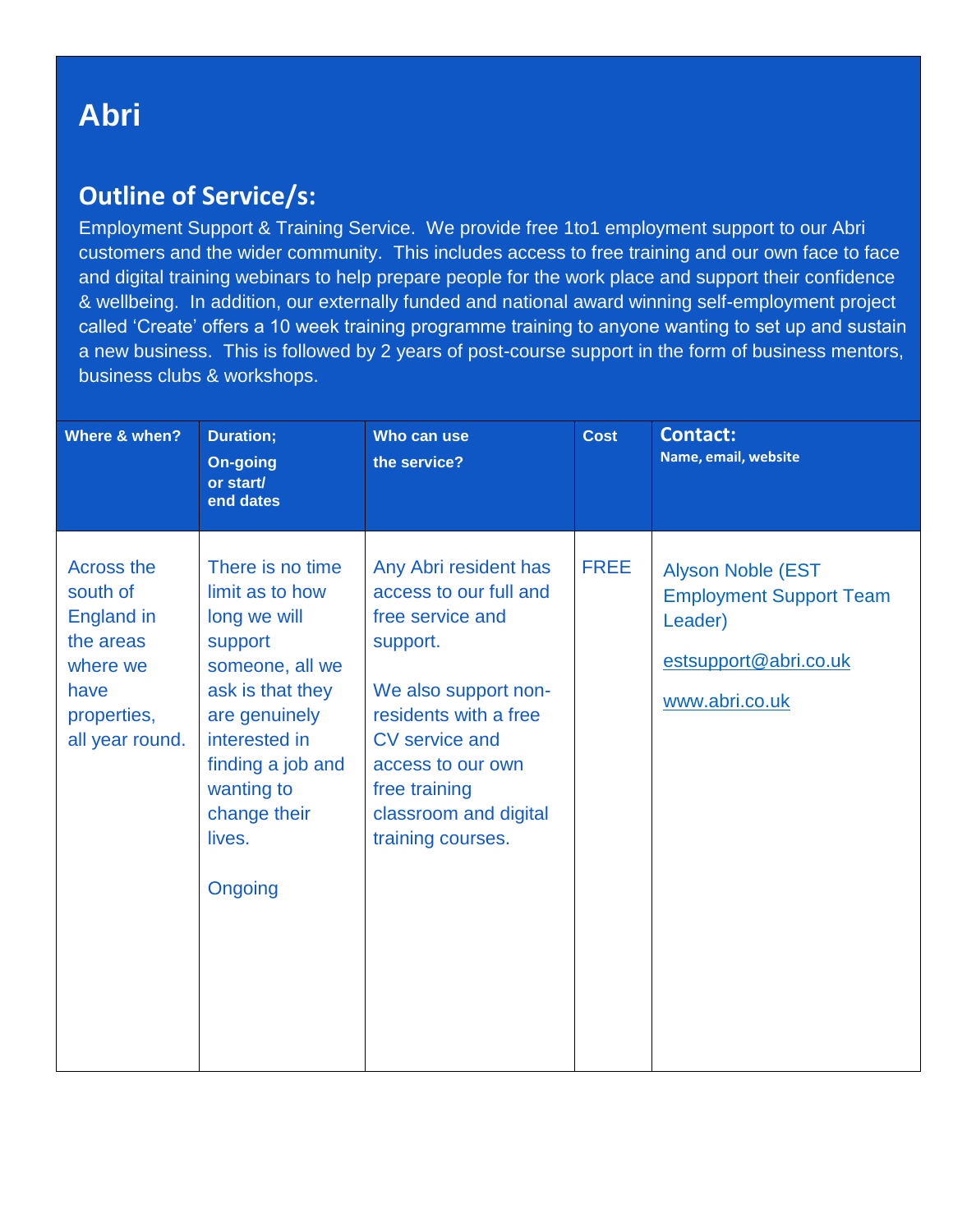# **Active Staff**

### **Outline of Service/s:**

Temporary and Permanent recruitment. Skilled and semi-skilled work available. Great rate of pay, with long term prospects.

| Where & when?                       | <b>Duration;</b><br><b>On-going</b><br>or start/<br>end dates  | Who can use<br>the service?                            | Cost        | <b>Contact:</b><br>Name, email, website                                                  |
|-------------------------------------|----------------------------------------------------------------|--------------------------------------------------------|-------------|------------------------------------------------------------------------------------------|
| Andover and<br>surrounding<br>areas | Ongoing-<br>immediate starts<br>for anyone<br>looking for work | Anyone looking for<br>work or looking to<br>hire staff | <b>FREE</b> | <b>Francesca East</b><br>francesca.east@active-<br>staff.co.uk<br>www.active-staff.co.uk |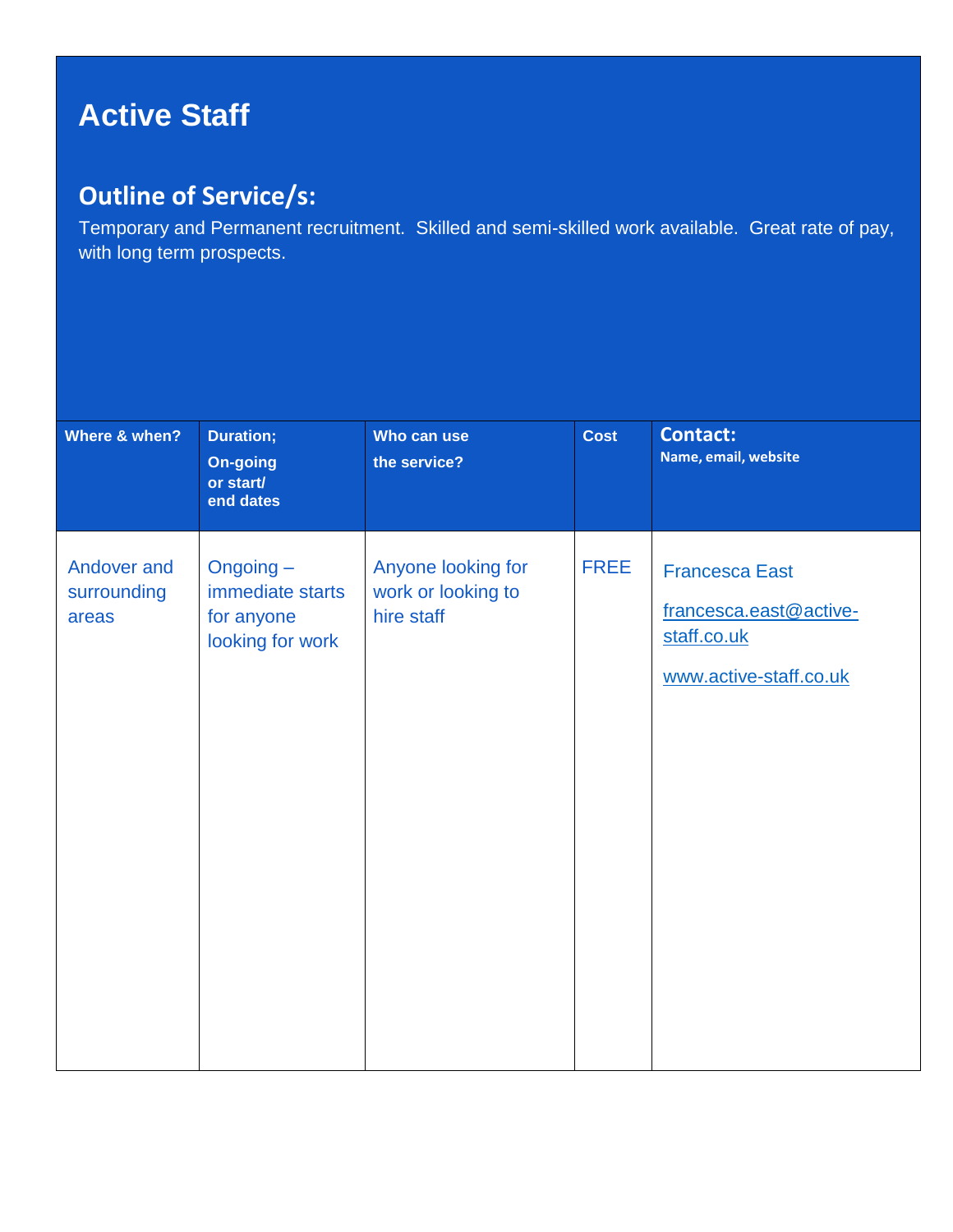# **Andover College (part of Sparsholt College Group)**

### **Outline of Service/s:**

Range of full-time, part-time and work-based training and apprenticeships.

| Where & when?                                                                                                                                                                                                                                                   | Duration;<br>On-going<br>or start/<br>end dates                                                         | Who can use<br>the service? | <b>Cost</b>                                                                                                                                                                                                                                                       | <b>Contact:</b><br>Name, email, website                                         |
|-----------------------------------------------------------------------------------------------------------------------------------------------------------------------------------------------------------------------------------------------------------------|---------------------------------------------------------------------------------------------------------|-----------------------------|-------------------------------------------------------------------------------------------------------------------------------------------------------------------------------------------------------------------------------------------------------------------|---------------------------------------------------------------------------------|
| Andover College,<br><b>Charlton Road,</b><br><b>SP10 1EJ;</b><br>online; or at<br>workplace.<br><b>Training takes</b><br>place at various<br>times according to<br>the programme $-$<br>for more<br>information please<br>visit our website or<br>get in touch. | <b>Varies</b><br>according to<br>programme<br>- please get<br>in touch<br>through<br>contact<br>details | Anyone                      | A lot of programmes<br>are free depending<br>on prior qualifications<br>but vary according to<br>programme - please<br>get in touch through<br>contact details<br>Please see:<br><b>Business Training</b><br><b>Index - Sparsholt</b><br><b>College Hampshire</b> | www.andover.ac.uk<br>info@andover.ac.uk<br>or call reception on 01264<br>360000 |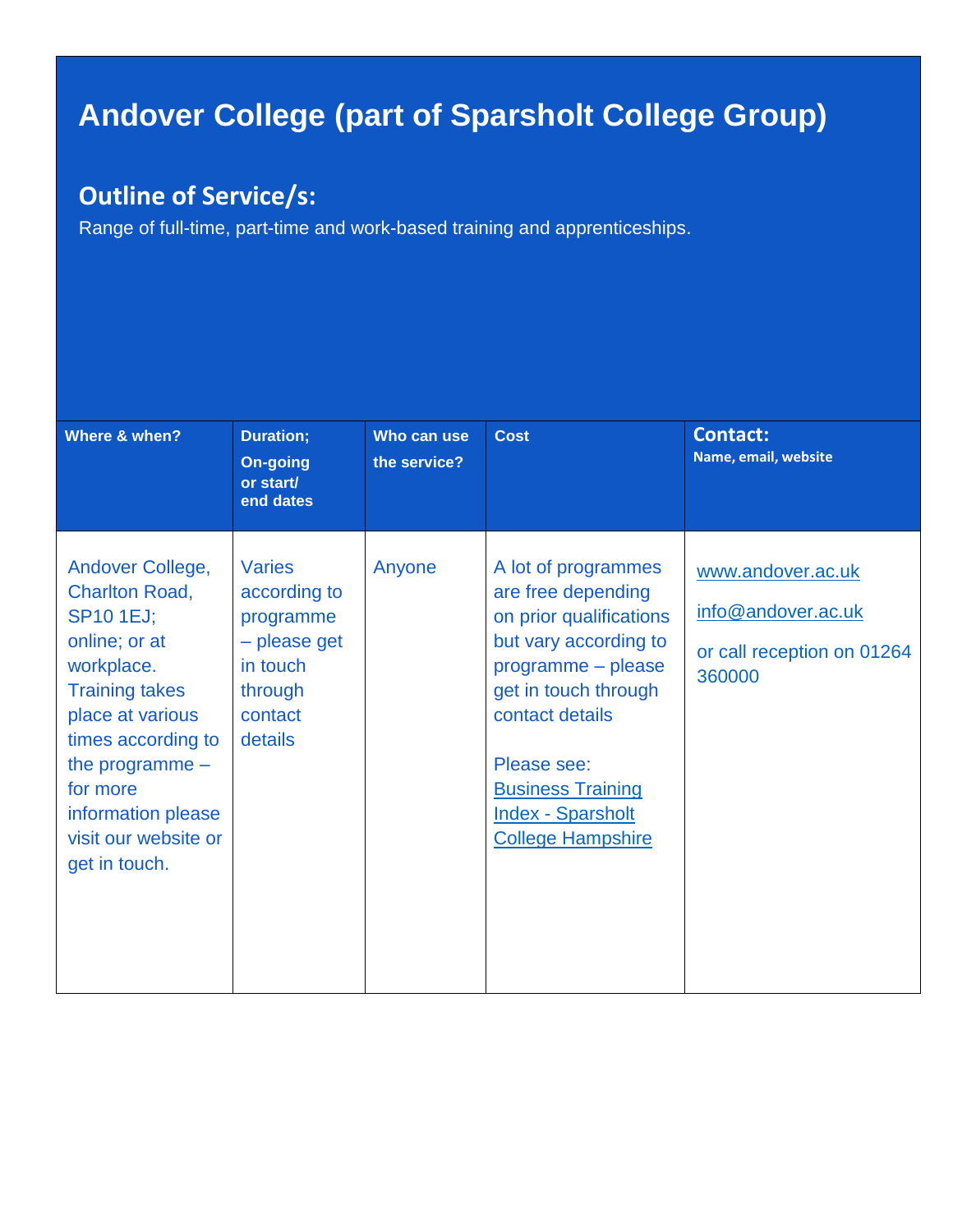# **Citizens Advice Test Valley**

### **Outline of Service/s:**

Currently providing a telephone and email service in the whole of Test Valley we have advisers taking calls doing call backs appointments and working with clients remotely. We have a freephone adviceline number available. We can do email advice and now do webchat as well

| Where & when?                                                                               | <b>Duration;</b><br><b>On-going</b><br>or start/<br>end dates                                                                           | Who can use<br>the service?                                                                                                                                                                                                                    | <b>Cost</b> | <b>Contact:</b><br>Name, email, website                                 |
|---------------------------------------------------------------------------------------------|-----------------------------------------------------------------------------------------------------------------------------------------|------------------------------------------------------------------------------------------------------------------------------------------------------------------------------------------------------------------------------------------------|-------------|-------------------------------------------------------------------------|
| We offer our service<br>$9.30 - 2.30$ Mon -<br>Wed and<br>$9.30 - 1.00$ on Thurs<br>and Fri | see times<br>previous<br>column<br>our paid team<br>work 8.30 -4.30<br><b>Mon-Thurs</b><br>and till 1pm on<br><b>Fridays</b><br>Ongoing | Everyone with<br>access to phone<br>or email - we are<br>not able to help<br>clients face to<br>face at the<br>$moment -$<br>Clients can drop<br>in paperwork<br>to both our offices<br>Andover and<br>Romsey and we<br>will call them<br>back | <b>FREE</b> | <b>Ange Moon</b><br>co@testvalleycab.org.uk<br>www.testvalleycab.org.uk |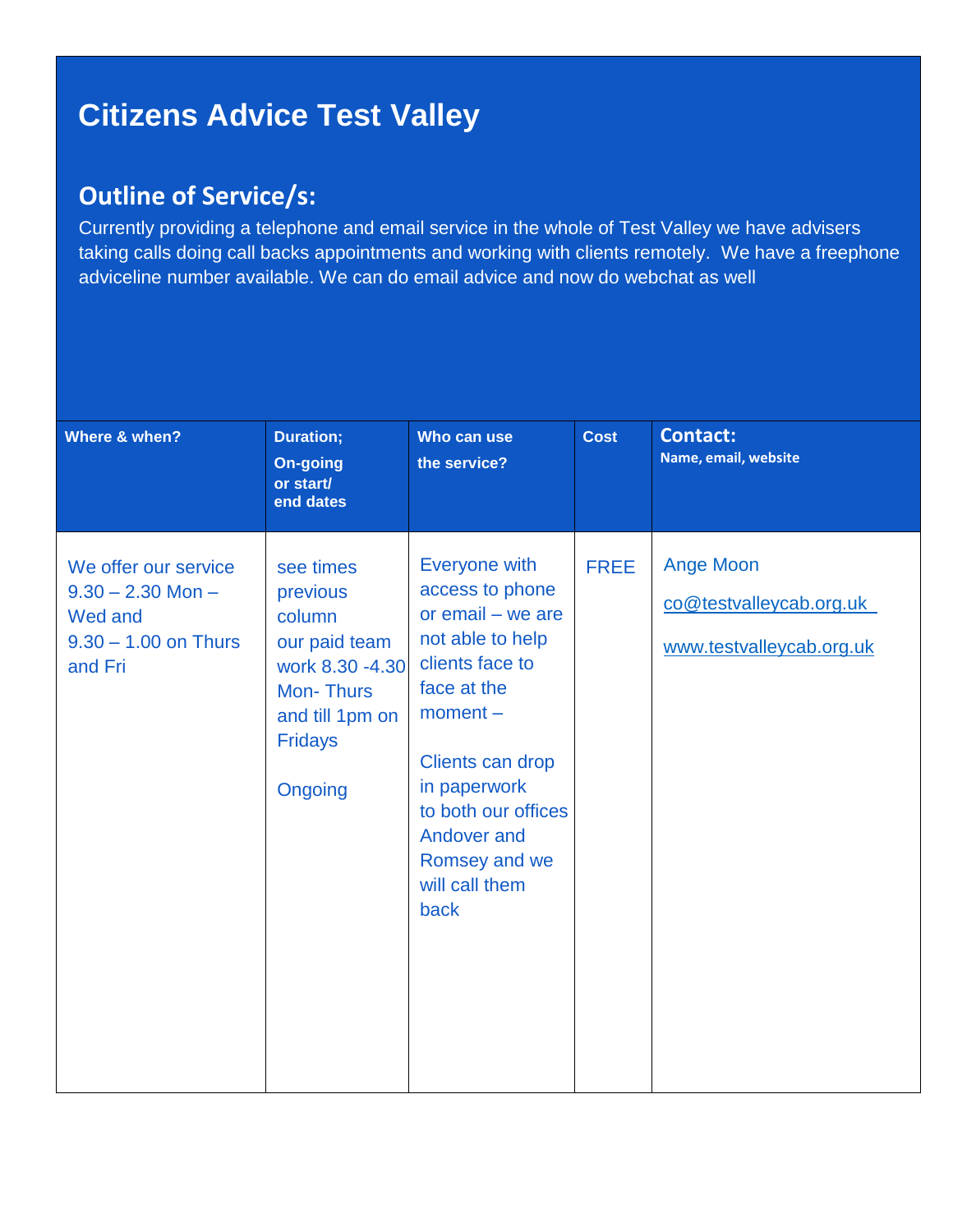# **Construction Skills Fund (Hampshire County Council)**

### **Outline of Service/s:**

Short courses (for example CSCS card) to help learners get into a job in construction; support to find work after the course

| Where & when?                | <b>Duration;</b><br><b>On-going</b><br>or start/<br>end dates | Who can use<br>the service?                                                                                                                                                                                                                                                          | <b>Cost</b> | <b>Contact:</b><br>Name, email, website                                                                                                                    |
|------------------------------|---------------------------------------------------------------|--------------------------------------------------------------------------------------------------------------------------------------------------------------------------------------------------------------------------------------------------------------------------------------|-------------|------------------------------------------------------------------------------------------------------------------------------------------------------------|
| Across Hampshire,<br>ongoing | 1-3 weeks<br>Ongoing                                          | Anyone not currently<br>working in construction;<br>mostly 18+ only (an<br>exception for an<br>upcoming course in<br><b>Eastleigh in March</b><br>for $16+NEETS$ ;<br>must have photo ID<br>(passport/driving<br>licence/citizen card);<br>must not have done<br>a CSF course before | <b>FREE</b> | Kerry Mills -<br>kerry.mills@hants.gov.uk<br>www.hants.gov.uk/en/<br>educationandlearning/<br>hampshirefutures/<br>employmenthub/<br>construction-training |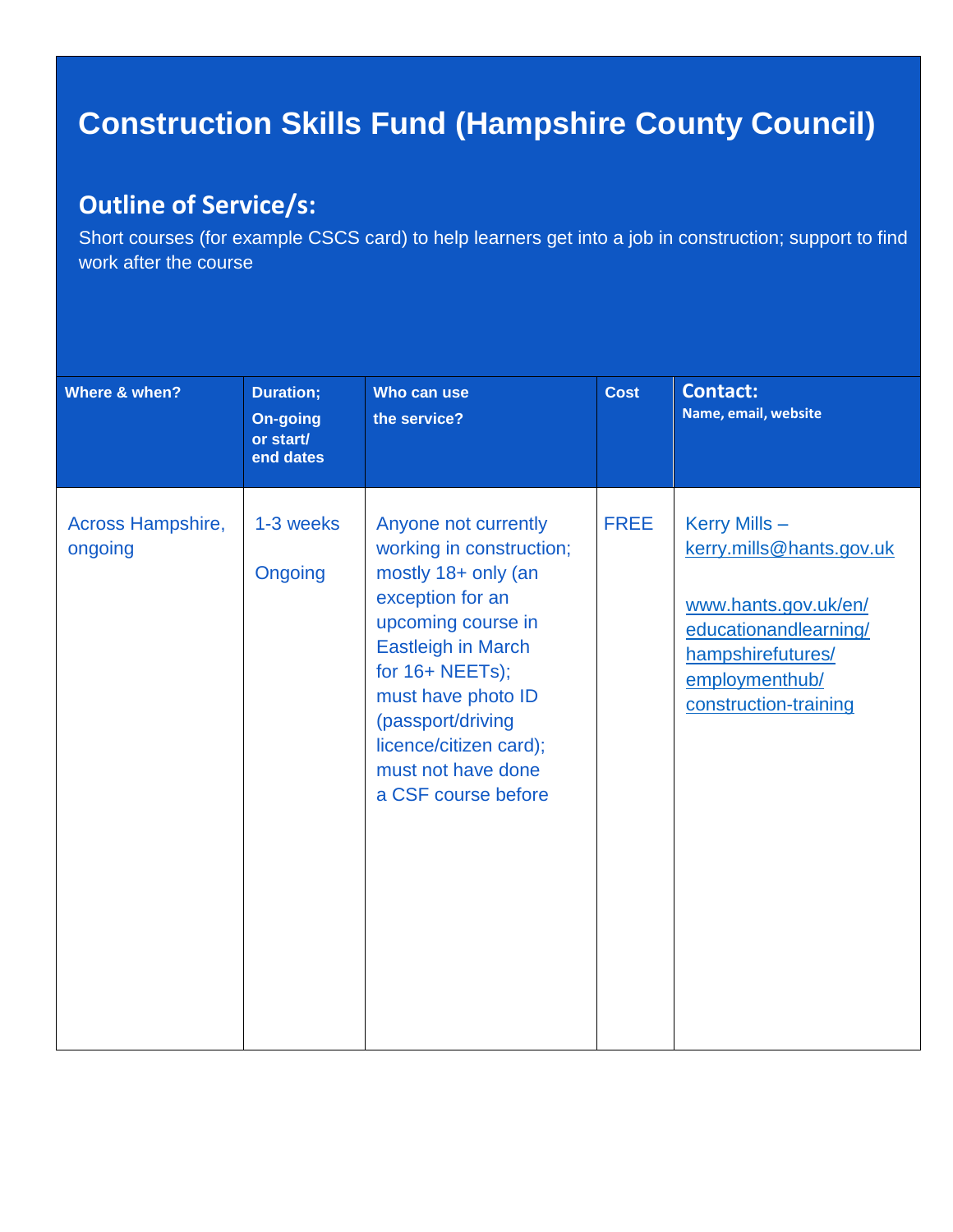# **Enham Trust**

### **Outline of Service/s:**

Charity supporting disabled people to live, work and enjoy life. Services include:

Disability Confident Leader – consultancy, support and training for organisations to achieve Disability Confident status

Employment Support Programme

**Housing** 

IAG for Direct Payments

Skills2Achieve – Hampshire-based study programme for 16-19 year olds – delivered in Basingstoke, Eastleigh, Southampton and Portsmouth currently

| Where & when?                          | <b>Duration;</b><br><b>On-going</b><br>or start/<br>end dates | Who can use<br>the service?                                                                                                                                                                                                                                                                                                                                                                | <b>Cost</b> | <b>Contact:</b><br>Name, email, website                                                                                                                                                                                            |
|----------------------------------------|---------------------------------------------------------------|--------------------------------------------------------------------------------------------------------------------------------------------------------------------------------------------------------------------------------------------------------------------------------------------------------------------------------------------------------------------------------------------|-------------|------------------------------------------------------------------------------------------------------------------------------------------------------------------------------------------------------------------------------------|
| Various – see website<br>or contact us | N/A<br>Ongoing                                                | We support disabled<br>people and people<br>with learning<br>difficulties and long-<br>term mental health<br>conditions.<br><b>The Skills2Achieve</b><br>programme supports<br>young people who<br>are not in<br>employment,<br>education or training<br>who are aged 16-19<br>(or $16-24$ with an<br>EHCP). Our<br><b>Skills2Achieve</b><br>programme is a roll<br>on/roll off programme. | <b>FREE</b> | Organisational contact:<br><b>Janet Beauchamp</b><br>See website for individual<br>contact numbers for<br>different departments -<br>www.enhamtrust.org.uk<br><b>Main Reception:</b><br>$01264345300 -$<br>manned Mon-Fri 8.30-5pm |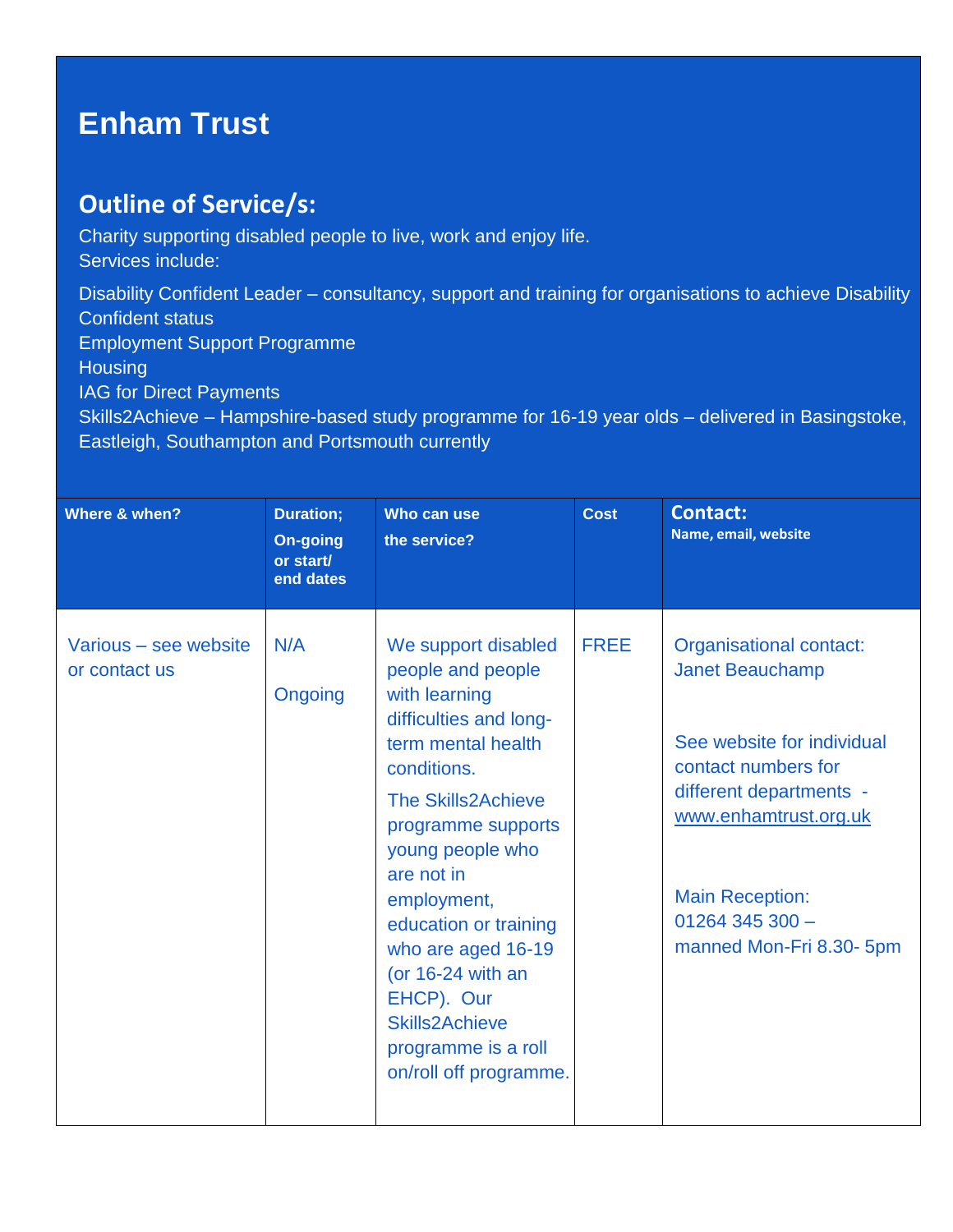# **ETA Consultancy Services LLP – Educate | Train | Achieve**

### **Outline of Service/s:**

Short Funded (FREE) Courses, Apprenticeship & Skills Advisors, Kick Start Gateway

| Where & when?                                                                                             | <b>Duration;</b><br><b>On-going</b><br>or start/<br>end dates                     | Who can use<br>the service?                        | <b>Cost</b>                                                                                                                                   | <b>Contact:</b><br>Name, email, website                      |
|-----------------------------------------------------------------------------------------------------------|-----------------------------------------------------------------------------------|----------------------------------------------------|-----------------------------------------------------------------------------------------------------------------------------------------------|--------------------------------------------------------------|
| All areas covered, all<br>year round personal<br>support and guidance<br>for individuals and<br>employers | Varies for all<br>courses,<br>qualifications<br>and<br>Apprenticeships<br>Ongoing | Anyone can<br>use our<br>services / open<br>to all | Many of our<br>courses are<br>government<br>funded, free for<br>learners to<br>access / some<br>costs may<br>apply for other<br>opportunities | <b>Judith Moule</b><br>Judith@etacs.co.uk<br>www.etacs.co.uk |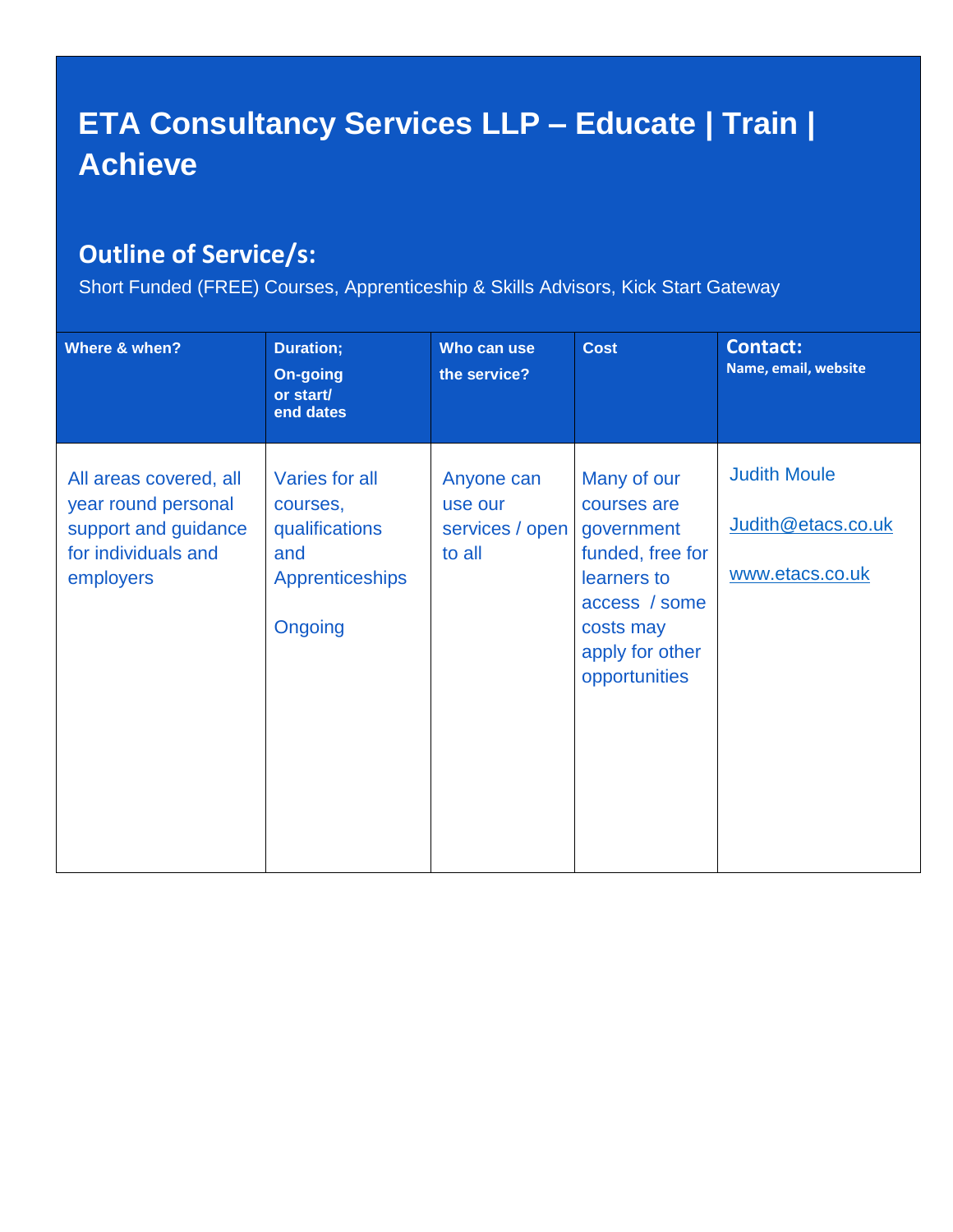# **Inspiring Enterprise**

### **Outline of Service/s:**

The Inspiring Enterprise project aims to support people furthest from the labour market in the Enterprise M3 area to develop the skills and capability to set up a business or become social entrepreneurs

| Where & when?                                                                                                                                                                                                                                    | <b>Duration;</b><br><b>On-going</b><br>or start/<br>end dates                                                                                                                                                       | Who can use<br>the service?                                                                                                         | <b>Cost</b>                                                                                                                                       | <b>Contact:</b><br>Name, email, website                                                                                                     |
|--------------------------------------------------------------------------------------------------------------------------------------------------------------------------------------------------------------------------------------------------|---------------------------------------------------------------------------------------------------------------------------------------------------------------------------------------------------------------------|-------------------------------------------------------------------------------------------------------------------------------------|---------------------------------------------------------------------------------------------------------------------------------------------------|---------------------------------------------------------------------------------------------------------------------------------------------|
| <b>Support is offered</b><br>covering the<br><b>Enterprise M3</b><br>areas of North<br>Hampshire and<br><b>West Surrey,</b><br>including Andover,<br>Blackwater,<br><b>Chilworth and</b><br>Romsey. The<br>support is offered<br>all year round. | We offer 1<br>to $1$<br>mentoring<br>support with<br>advice,<br>ideas and<br>business<br>planning,<br>'Business<br><b>Essentials'</b><br>training<br>courses,<br>peer<br>networking<br>and<br>workshops.<br>Ongoing | <b>Participants</b><br>must be<br>unemployed<br>or<br>economically<br>inactive and<br>live with the<br><b>Enterprise M3</b><br>area | <b>FREE</b><br>The service is<br>fully funded by<br>the National<br>Lottery<br><b>Community</b><br>Fund and the<br>European<br><b>Social Fund</b> | <b>Nick Keogh, Enterprise</b><br>Specialist,<br>nick.keogh@inspiringenterprise<br>.org.uk<br>07921 463604<br>www.inspiringenterprise.org.uk |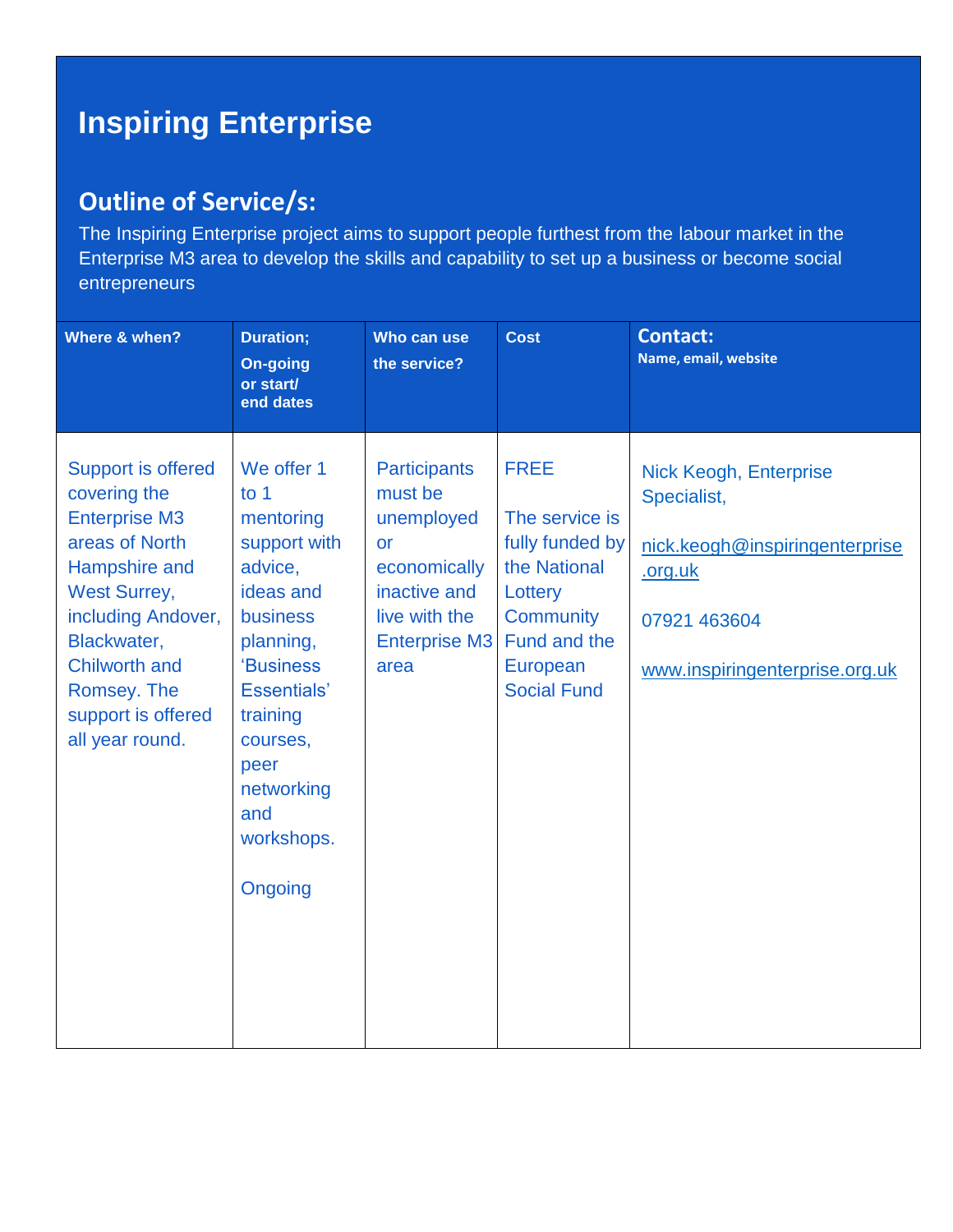# **Jobcentre Plus (Department of Work and Pensions)**

### **Outline of Service/s:**

Main service is to support those of working age find/sustain employment. Help and support eligible unemployed jobseekers, or other benefit recipients who wish return to work. Help and support offered, via personal advisers.

| Where & when?                                                                                                                                                                                                               | <b>Duration;</b><br><b>On-going</b><br>or start/<br>end dates | Who can use<br>the service?                                                                                  | <b>Cost</b>                                                                                                                                                                                                                                          | <b>Contact:</b><br>Name, email, website                                                                                                              |
|-----------------------------------------------------------------------------------------------------------------------------------------------------------------------------------------------------------------------------|---------------------------------------------------------------|--------------------------------------------------------------------------------------------------------------|------------------------------------------------------------------------------------------------------------------------------------------------------------------------------------------------------------------------------------------------------|------------------------------------------------------------------------------------------------------------------------------------------------------|
| Please note is<br>currently 10am<br>to 2pm<br>Monday to<br><b>Friday until</b><br>further notice<br>(we are not<br>open to drop<br>ins unless a<br>vulnerable<br>situation and<br>we have a<br>screened room<br>we can use) | On-going                                                      | Jobcentre<br>Plus is open<br>to the public<br>and there<br>are no<br>prerequisites<br>to use the<br>services | There is no charge for<br>any Jobcentre Plus<br>service, provision or<br>support.<br><b>Universal Credit</b><br>supports you if you are<br>on a low income or out<br>of work. It includes a<br>monthly payment to<br>help with your living<br>costs. | www.gov.uk/government/<br>organisations/department-for-<br>work-pensions<br>www.understandinguniversal<br>credit.gov.uk/<br>David.wiseman@dwp.gov.uk |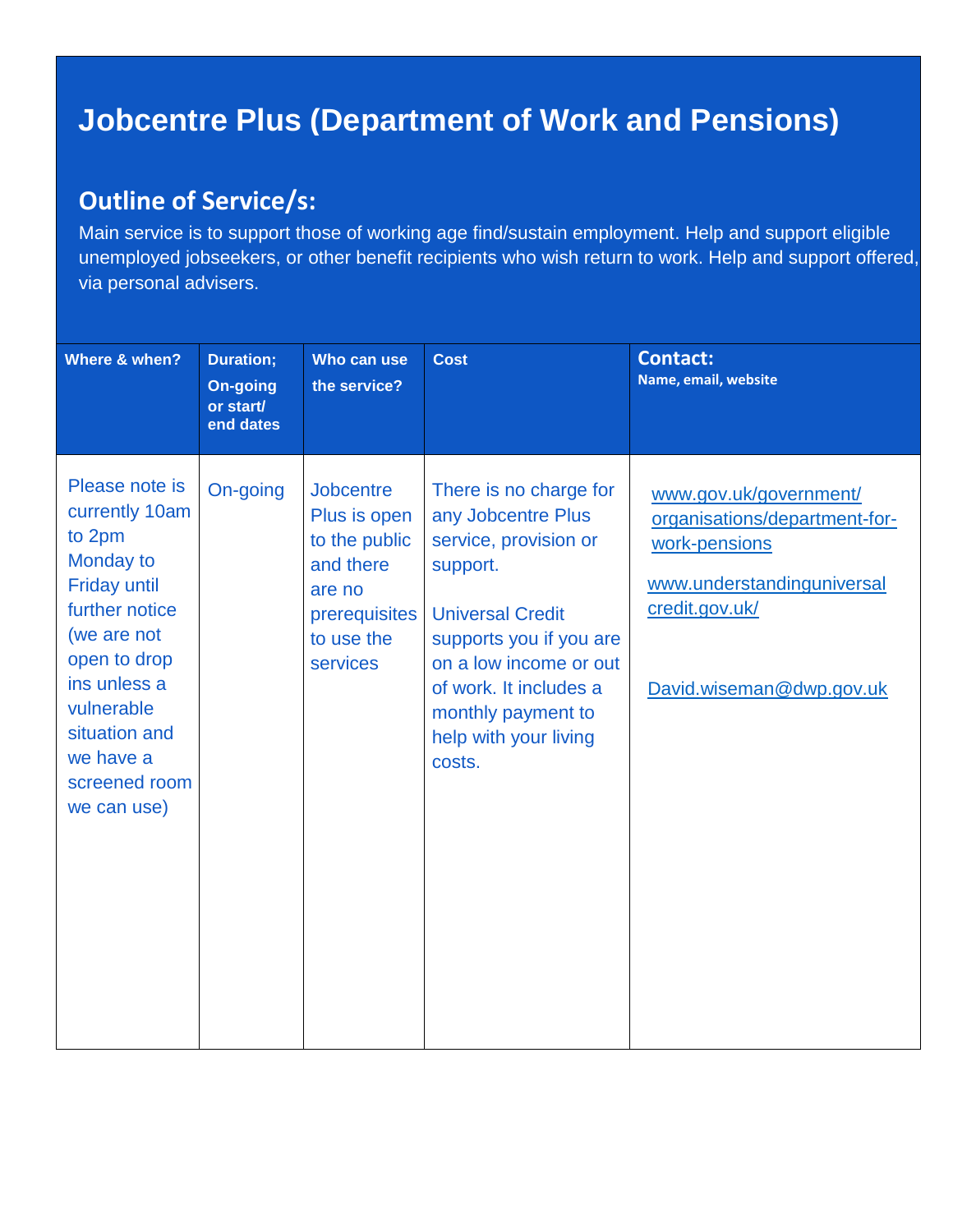# **King Arthur's Hall**

### 1. **Outline of Service/s:**

#### Andover Job Club

Get help writing or updating CVs, looking for employment or getting interview technique practice. You can either get help from a professional or simply use one of our computers to achieve any of the above.

| Where & when?                                           | <b>Duration;</b><br><b>On-going</b><br>or start/<br>end dates                                                                                                                                                                                                 | Who can<br><b>use</b><br>the<br>service? | <b>Cost</b> | <b>Contact:</b><br>Name, email, website                                                            |
|---------------------------------------------------------|---------------------------------------------------------------------------------------------------------------------------------------------------------------------------------------------------------------------------------------------------------------|------------------------------------------|-------------|----------------------------------------------------------------------------------------------------|
| King Arthur's Hall,<br>every Tuesday,<br>term time only | 2 hours from 12.30pm to<br>2.30 <sub>pm</sub><br>Once lockdown ends and<br>we are in Tier 2 or below<br>we will start up again. If<br>lockdown ends during a<br>holiday period, we will<br>start up again the first<br>Tuesday of the upcoming<br>school term | Anyone                                   | <b>FREE</b> | <b>Verity Ballantyne-Cook</b><br>verity@kingarthurswayhall.org.uk<br>www.kingarthurswayhall.org.uk |

### 2. **Outline of Service/s:**

Computer Drop-In

Use our computers to look for employment, write your CV or just browse the internet if you do not have a computer at home.

| Where & when?                                              | <b>Duration:</b><br>On-going<br>or start/<br>end dates                                                                                                                                                                                       | Who can<br><b>use</b><br>the<br>service? | <b>Cost</b> | <b>Contact:</b><br>Name, email, website                                                            |
|------------------------------------------------------------|----------------------------------------------------------------------------------------------------------------------------------------------------------------------------------------------------------------------------------------------|------------------------------------------|-------------|----------------------------------------------------------------------------------------------------|
| King Arthur's Hall,<br>every Wednesday,<br>term time only. | 2 hours from 10am to<br>12pm - Once lockdown<br>ends and we are in Tier 2<br>or below we will start up<br>again. If lockdown ends<br>during a holiday period,<br>we will start up again the<br>first Tuesday of the<br>upcoming school term. | Anyone                                   | <b>FREE</b> | <b>Verity Ballantyne-Cook</b><br>verity@kingarthurswayhall.org.uk<br>www.kingarthurswayhall.org.uk |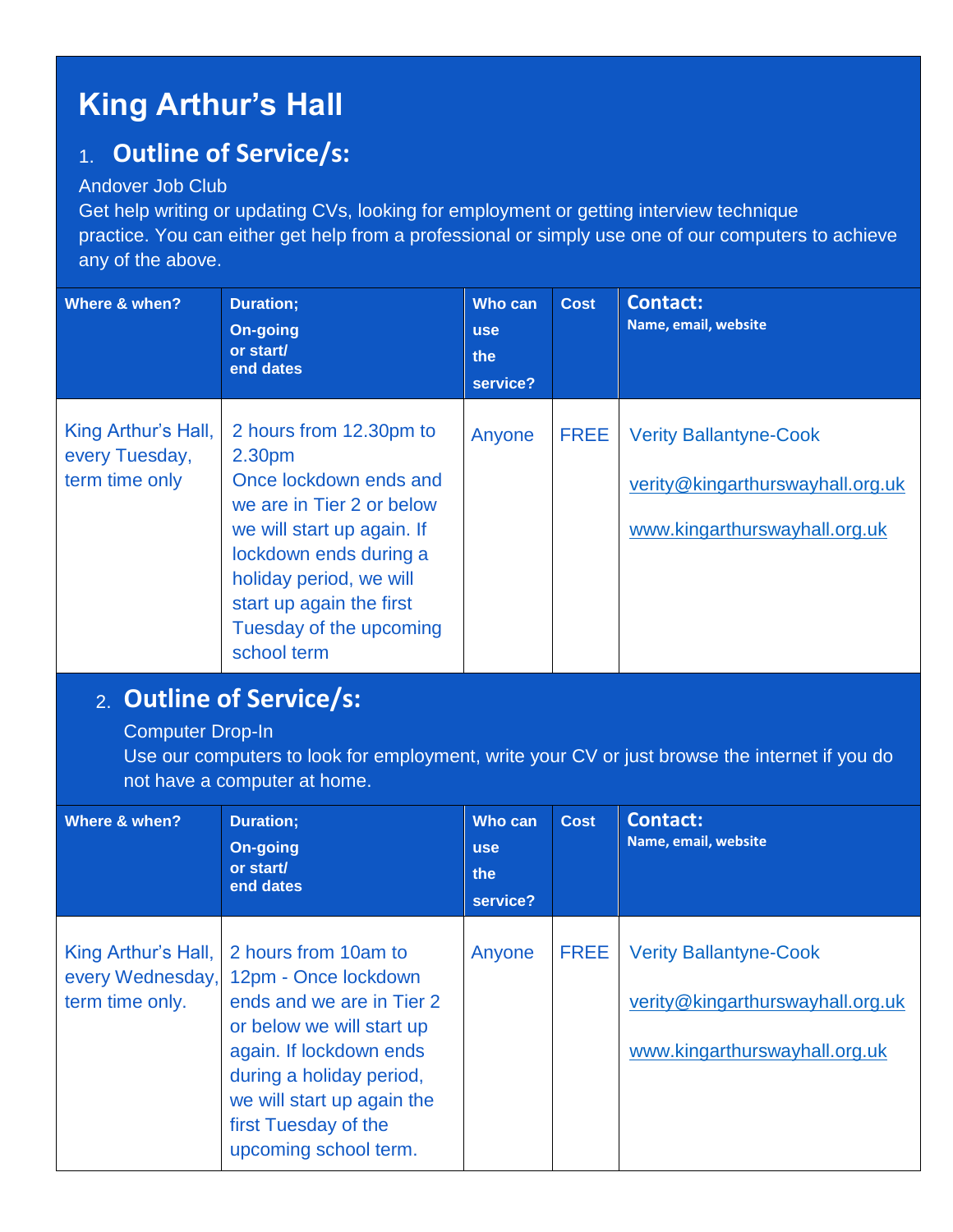# 3. **Outline of Service/s:**

#### Bereavement Well-Being Group

This is run by The Bereavement Centre. It is a confidential support group helping anyone who is bereaved and would appreciate support from people who truly understand what you are going through.

| Where & when?                                                    | <b>Duration;</b><br><b>On-going</b><br>or start/<br>end dates                                                        | Who can use<br>the service? | <b>Cost</b> | <b>Contact:</b><br>Name, email, website                                                            |
|------------------------------------------------------------------|----------------------------------------------------------------------------------------------------------------------|-----------------------------|-------------|----------------------------------------------------------------------------------------------------|
| King Arthur's Hall,<br>the third<br>Wednesday of<br>every month. | 1.5 hours from 10am to<br>11.30am<br>Once lockdown ends<br>and we are in Tier 1,<br>the group will start up<br>again | Anyone                      | <b>FREE</b> | <b>Verity Ballantyne-Cook</b><br>verity@kingarthurswayhall.org.uk<br>www.kingarthurswayhall.org.uk |

**PLEASE NOTE: As we are in full lockdown, we are currently only open for the distribution of Foodbank boxes.**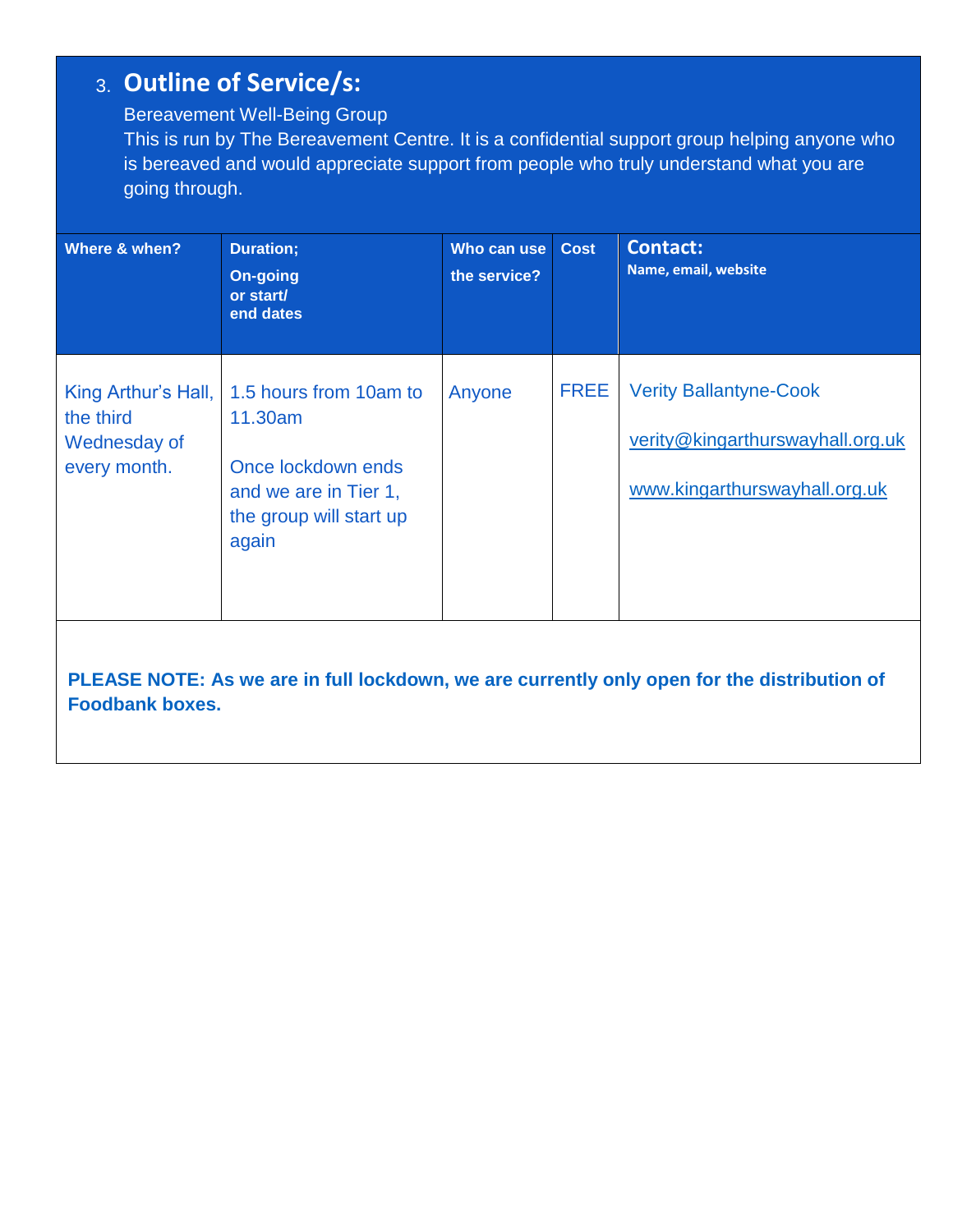# **National Careers Service (Education Development Trust working on the contract)**

### **Outline of Service/s:**

Free Careers Information, Advice and Guidance. Currently 1 to 1 telephone appointments and virtual group workshops. However, these would usually be face to face 1 to 1 appointments and group workshops in local Job Centres and community venues.

| Where & when?                                                                                                                                                                                                      | <b>Duration;</b><br><b>On-going</b><br>or start/<br>end dates                                           | Who can use<br>the service?                                     | <b>Cost</b> | <b>Contact:</b><br>Name, email, website                                                                                                                               |
|--------------------------------------------------------------------------------------------------------------------------------------------------------------------------------------------------------------------|---------------------------------------------------------------------------------------------------------|-----------------------------------------------------------------|-------------|-----------------------------------------------------------------------------------------------------------------------------------------------------------------------|
| <b>Currently virtual!</b><br>1 to 1 telephone<br>appointments Monday<br>- Friday 9am-5pm.<br>Group workshops can<br>be found here<br>https://www.eventbrit<br>e.com/o/national-<br>careers-service-<br>19115266730 | <b>Telephone</b><br>appointments -<br>1 hour.<br>Group<br>workshops-<br>1.5 hours<br>approx.<br>Ongoing | Over 19s or<br>18 year olds<br>claiming<br>universal<br>credit. | <b>FREE</b> | <b>Shannon McHugh (Careers</b><br>Adviser)<br>smchugh@educationdevelopment<br>trust.com<br>https://nationalcareers.service.<br>gov.uk/<br>Booking line - 01329 559169 |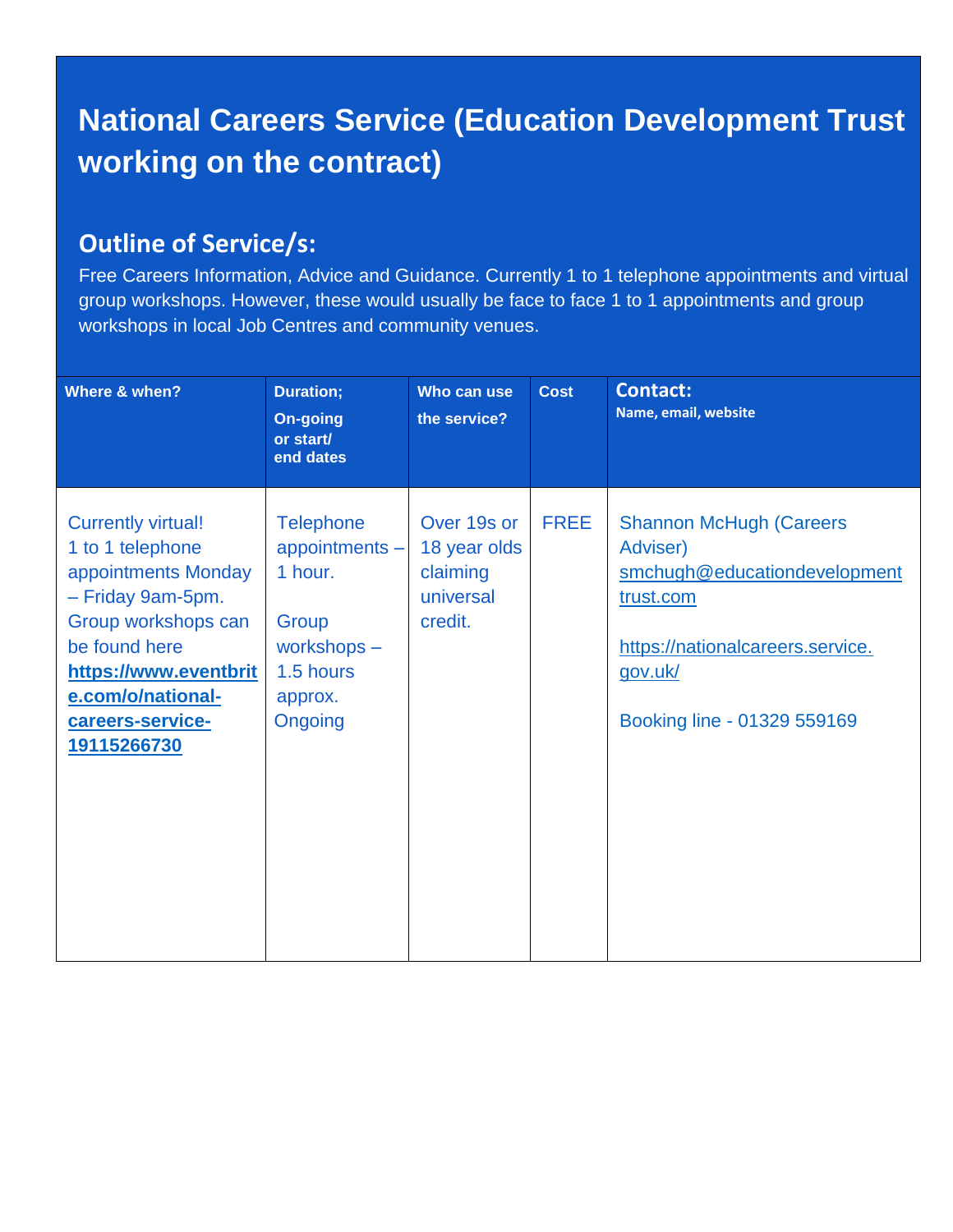# **Romsey Community School Ltd (RCS Ltd)**

### **Outline of Service/s:**

Provide a variety of supporting activities for adults, children and families Adult Education, The Alliance Programme and Community Pantry

| Where & when?                                                                                                                                                                                                            | <b>Duration;</b><br><b>On-going</b><br>or start/<br>end dates                                            | Who can use<br>the service?                                         | <b>Cost</b>                                | <b>Contact:</b><br>Name, email, website                              |
|--------------------------------------------------------------------------------------------------------------------------------------------------------------------------------------------------------------------------|----------------------------------------------------------------------------------------------------------|---------------------------------------------------------------------|--------------------------------------------|----------------------------------------------------------------------|
| <b>Community Education</b><br>providing online<br>courses in<br>employability, well-<br>being and childcare                                                                                                              | Ongoing<br><b>Various</b>                                                                                | Any<br><b>Hampshire</b><br>residents<br>Age 19 plus                 | <b>FREE</b>                                | Sam Paulton,<br>rcsserviceseducation@<br>gmail.com                   |
| Alliance Programme -<br>employability support<br>for those who are<br>economically inactive<br>or unemployed<br>moving them forward<br>into work or<br>education.                                                        | Ongoing                                                                                                  | <b>Economically</b><br>inactive and<br>unemployed -<br>aged 18 plus | <b>FREE</b>                                | <b>Wendy Masterson</b><br>bbo.rcs@gmail.com                          |
| <b>Community Pantry -</b><br><b>Longmeadow Centre</b><br>Andover, Romsey<br><b>Community School,</b><br>Romsey-<br>giving 'a helping hand'<br>with a small<br>membership fee for<br>£15 plus worth of<br>food per visit. | Open<br>Monday,<br>Tuesday,<br>Thursday,<br>Friday<br>9.30am to 12<br>pm and<br>Wednesday<br>4pm to 6pm. | <b>All residents</b>                                                | £5<br>membership/<br>donation per<br>visit | <b>Wendy Masterson</b><br>rcscommunitypantry@<br>romsey.hants.sch.uk |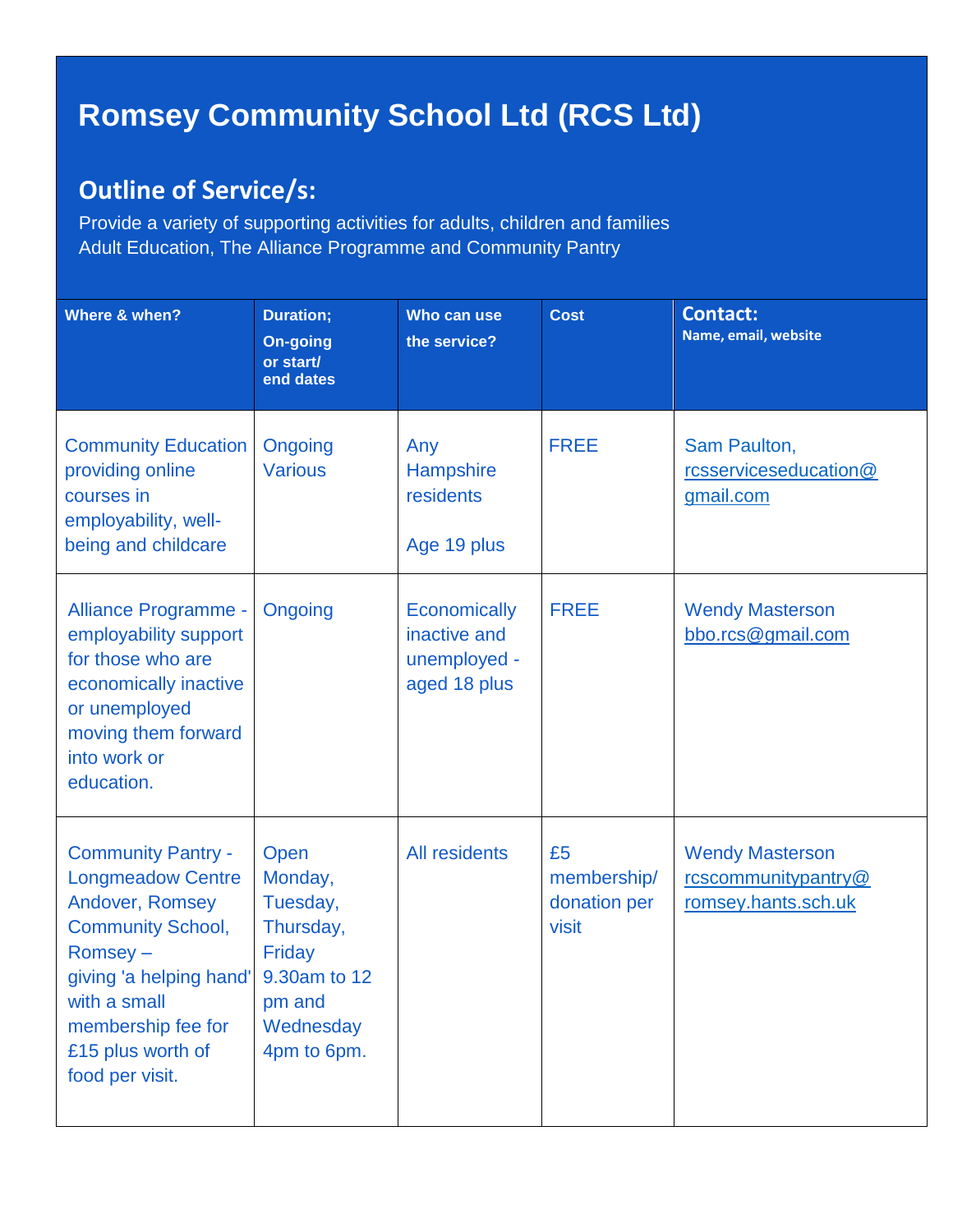| Connect4Summer -<br>family fun<br>programmes run<br>throughout the Test<br>Valley. Giving the<br>families the<br>opportunity to enjoy<br>family games, arts and | Ongoing | <b>Families</b> | <b>FREE</b> | <b>Sam Paulton -</b><br>community@romsey.hants.<br>sch.uk |
|-----------------------------------------------------------------------------------------------------------------------------------------------------------------|---------|-----------------|-------------|-----------------------------------------------------------|
| crafts, learn to cook<br>and take home a                                                                                                                        |         |                 |             |                                                           |
| wholesome meal at<br>the end of the day                                                                                                                         |         |                 |             |                                                           |

# **Sovereign**

### **Outline of Service/s:**

Housing Association – Services to SOVEREIGN customers only, including Employment, Training and Careers Advice, referrals on to partner agencies for help and support with mental health, budgeting, debt advice and On-line Training, Money Advice & Benefit Support

| Where & when?                                                         | <b>Duration;</b><br><b>On-going</b><br>or start/<br>end dates            | Who can use<br>the service?        | <b>Cost</b>                                                 | <b>Contact:</b><br>Name, email, website                                                                                                        |
|-----------------------------------------------------------------------|--------------------------------------------------------------------------|------------------------------------|-------------------------------------------------------------|------------------------------------------------------------------------------------------------------------------------------------------------|
| Support is offered<br>on a bespoke<br>basis to Sovereign<br>customers | Support is<br>offered on a<br>bespoke basis<br>to Sovereign<br>customers | Sovereign<br><b>Customers only</b> | Part of the<br>offering to<br>Sovereign<br><b>Customers</b> | employmentandtraining@<br>sovereign.org.uk<br>See our website for the full<br>range of support offered to<br>our customers<br>sovereign.org.uk |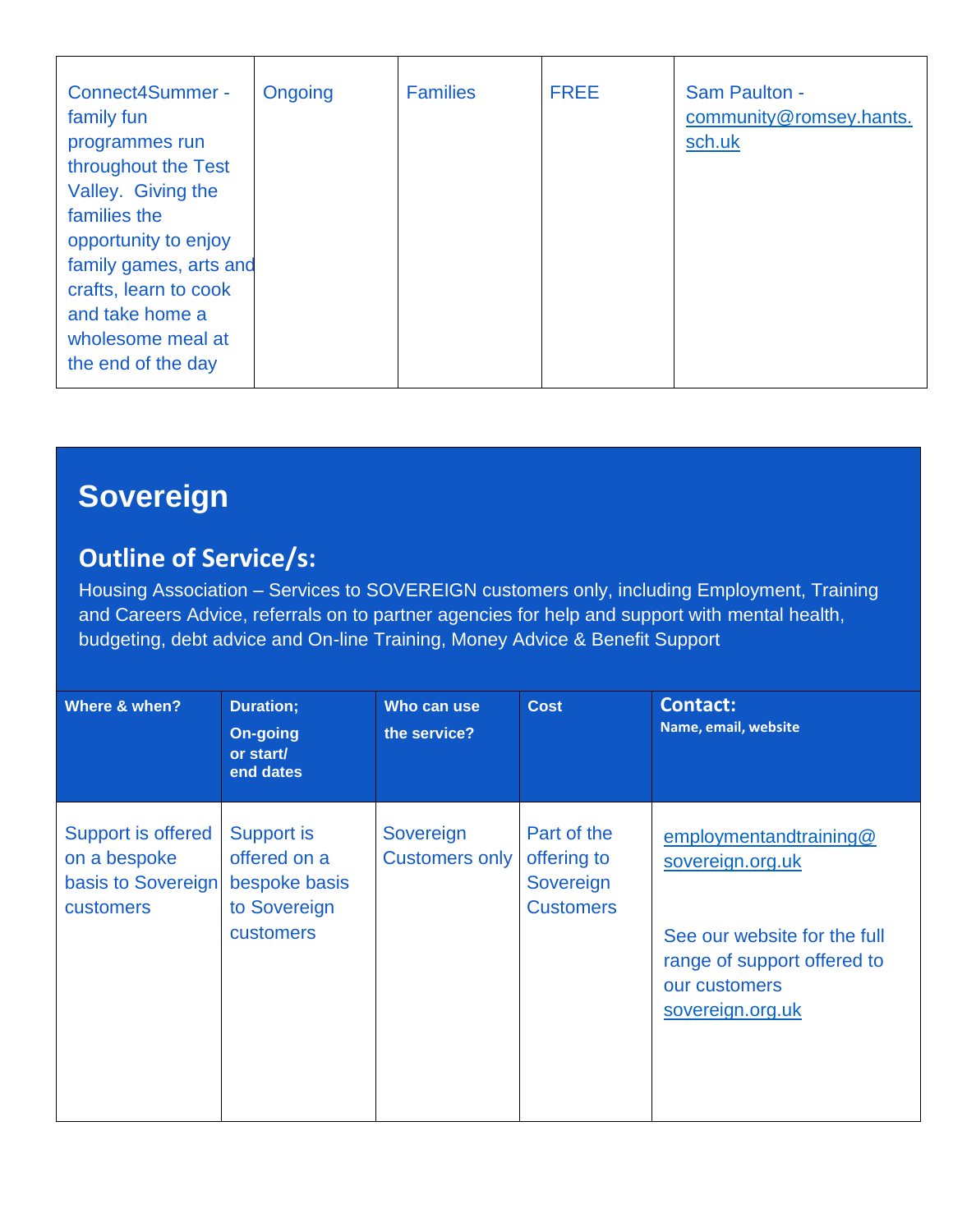# **Test Valley Borough Council**

### **Outline of Service/s:**

**Test Valley Skills Zone is being coordinated by the Council. For further information please contact David Gleave, Economic Development Officer on 01264 368309**

| Where & when?                                                                                                                                                                                                                                                                                                                                                                                                                                                                                                                 | <b>Duration;</b><br><b>On-going</b><br>or start/<br>end dates | Who can use<br>the service?                                                                                                                               | <b>Contact:</b><br>Name, email, website                          |
|-------------------------------------------------------------------------------------------------------------------------------------------------------------------------------------------------------------------------------------------------------------------------------------------------------------------------------------------------------------------------------------------------------------------------------------------------------------------------------------------------------------------------------|---------------------------------------------------------------|-----------------------------------------------------------------------------------------------------------------------------------------------------------|------------------------------------------------------------------|
| <b>Andover Skills Training</b><br>Fund:<br><b>Test Valley Borough</b><br><b>Council has secured</b><br>£0.5m to improve skills in<br>Andover as part of the<br>planning agreement for<br><b>Andover Business Park.</b><br>The Council is using this<br>sum to encourage<br><b>Andover businesses</b><br>employing up<br>to 100 persons to offer<br>skills training to Andover<br>residents who live within<br>the SP10 postcode area<br>also including Augusta<br>Park, Picket Piece/<br>Locksbridge Park & Picket<br>Twenty. | <b>Whilst</b><br>funding is<br>available                      | Please see website for more<br>details:<br>www.testvalley.gov.uk/<br>business/businessgrantsands<br>upport/grantsandfunding/<br>education-training-skills | <b>David Gleave</b><br>dgleave@testvalley.gov.uk<br>01264 368309 |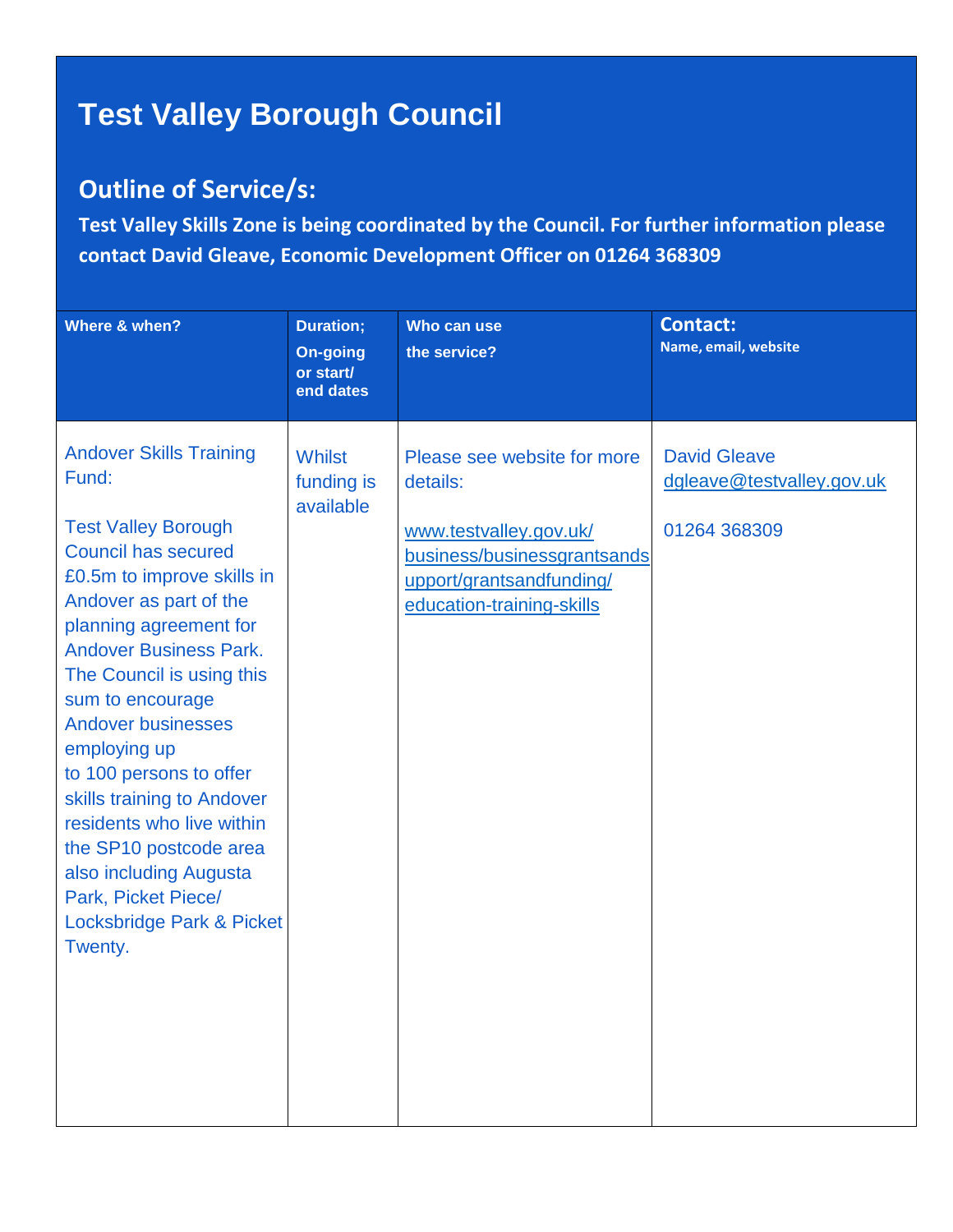| <b>Construction and</b>         | Also:                           | All enquiries:            |
|---------------------------------|---------------------------------|---------------------------|
| <b>Employment Skills Plans:</b> |                                 |                           |
|                                 | <b>Council Tax Discount for</b> | <b>David Gleave</b>       |
| <b>Test Valley Borough</b>      | Care leavers:                   | dgleave@testvalley.gov.uk |
| Council is now able to          | www.testvalley.gov.uk/          |                           |
| work with construction          | benefitsandcounciltax/          | 01264 368309              |
| companies to help recruit,      | counciltax/counciltax           |                           |
| train and connect               | discounts/council-tax-          |                           |
| employees to local              | discount-for-care-leavers       |                           |
| schools and colleges after      |                                 |                           |
| being awarded a                 | <b>Discretionary Housing</b>    |                           |
| certification by the            | Payment:                        |                           |
| <b>Construction Industry</b>    | www.testvalley.gov.uk/          |                           |
| Training Board (CITB).          | benefitsandcounciltax/          |                           |
| It enables the authority to     | benefits/discretionary-         |                           |
| require developers,             | housing-payment                 |                           |
| hoping to build in the          |                                 |                           |
| borough, to fulfil seven        | <b>Claiming Benefits:</b>       |                           |
| categories. They include        | www.testvalley.gov.uk/          |                           |
| a certain number of work        | benefitsandcounciltax/          |                           |
| placements, new jobs that       | benefits/claimingbenefits       |                           |
| will be created by the          |                                 |                           |
| development and                 |                                 |                           |
| qualifications that will be     |                                 |                           |
| gained by the workforce         |                                 |                           |
|                                 |                                 |                           |
|                                 |                                 |                           |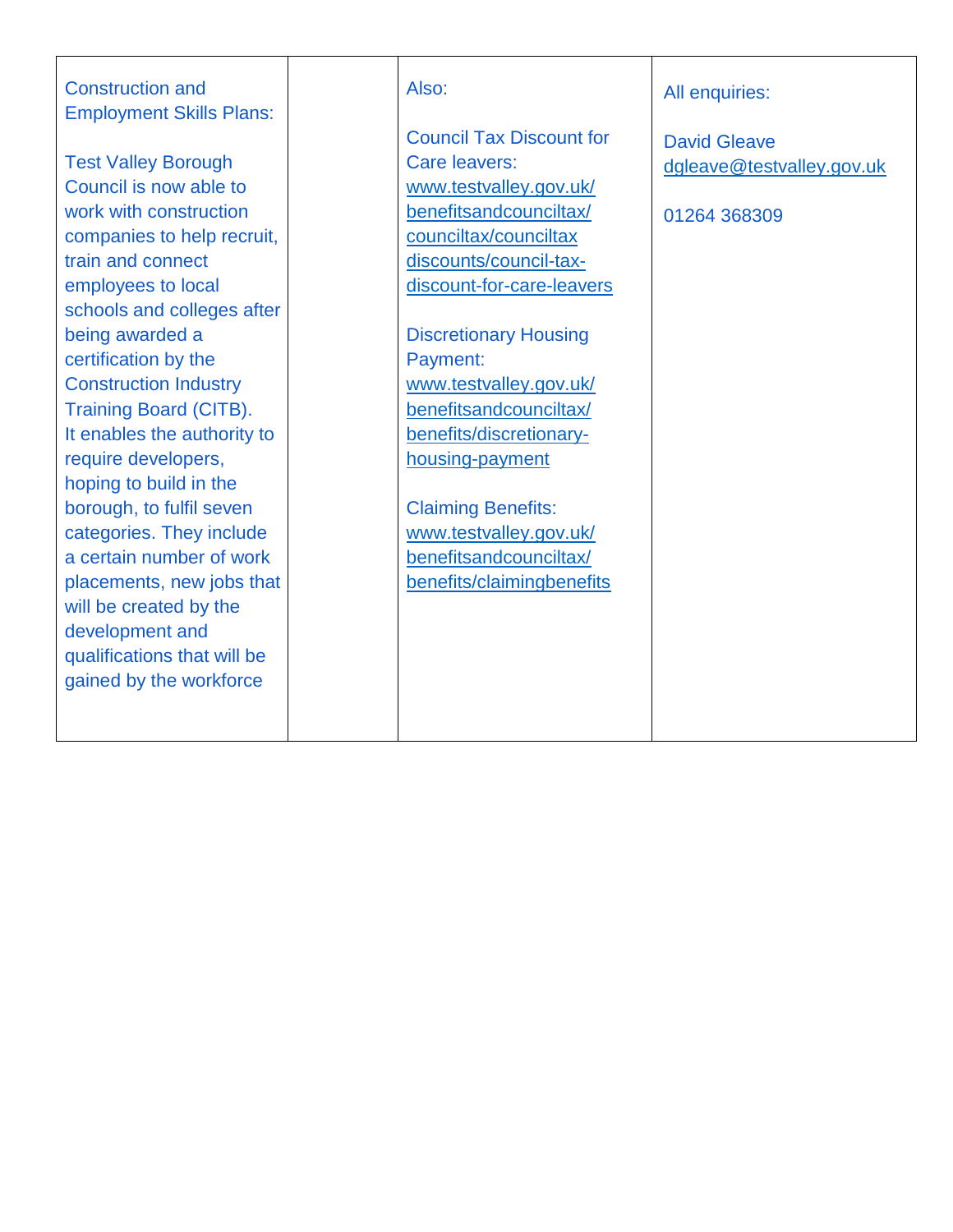# **Unity (Southern) Ltd t/as Unity**

### **Outline of Service/s:**

An infrastructure Charity offering support to enable charities and community groups to thrive and providing community based services to help the most vulnerable and disadvantaged to improve access and wellbeing. Services include the Test Valley Volunteer Centre – a stepping stone to improve confidence, learn new skills, access employment and further education and Digital Inclusion services

| Where & when?                                | <b>Duration;</b><br><b>On-going</b><br>or start/<br>end dates | Who can use<br>the service?               | <b>Cost</b> | <b>Contact:</b><br>Name, email, website                                                                                    |
|----------------------------------------------|---------------------------------------------------------------|-------------------------------------------|-------------|----------------------------------------------------------------------------------------------------------------------------|
| <b>Services across</b><br><b>Test Valley</b> | There are no<br>time limits<br>subject to<br>requirements     | <b>Residents in</b><br><b>Test Valley</b> | <b>FREE</b> | <b>Christianne Ireland</b><br>Christianne.ireland@unityonline.org.<br><u>uk</u><br>www.unityonline.org.uk<br>0330 4004 116 |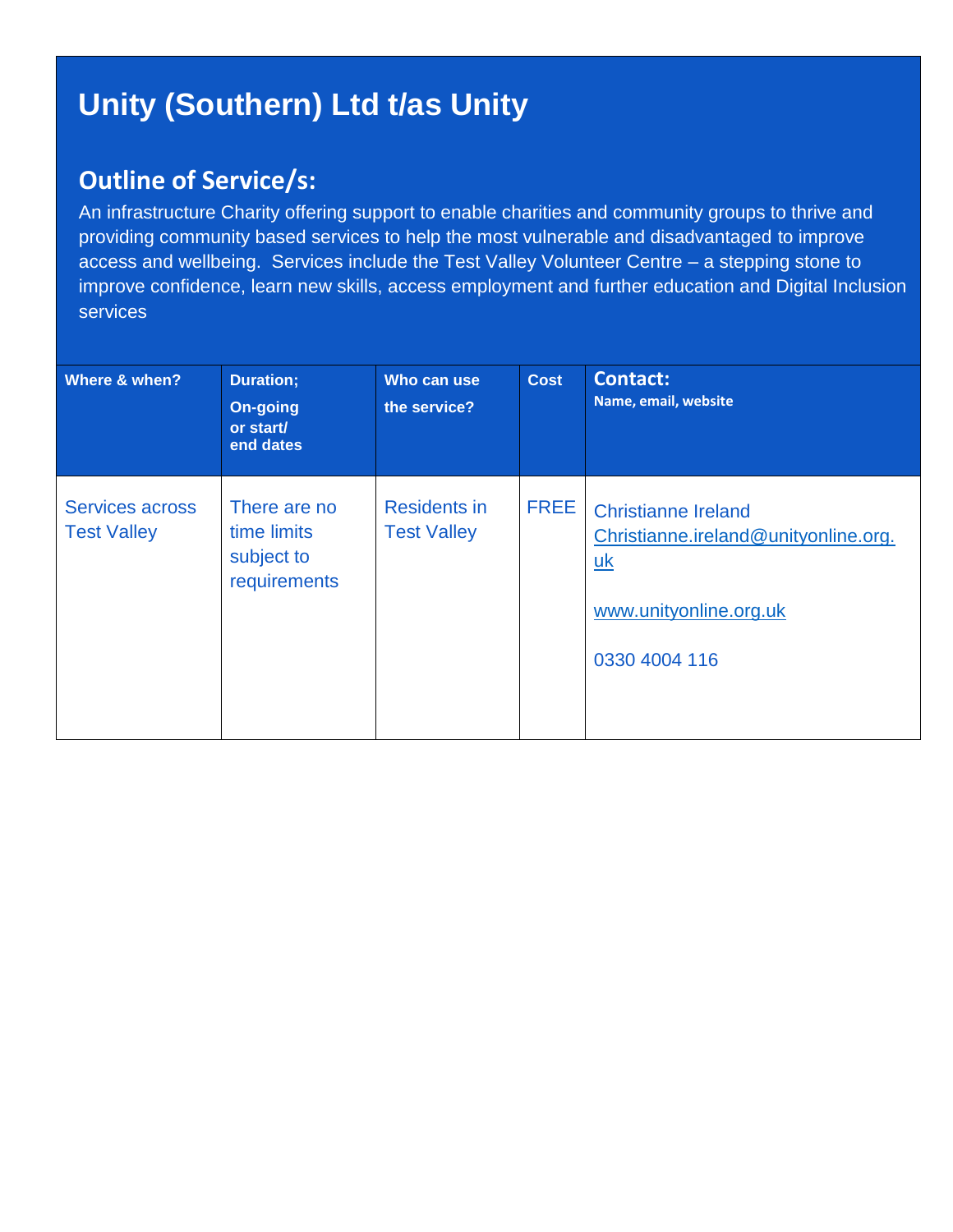# **VIVID Homes**

### **Outline of Service/s:**

Housing Association – Services to VIVID customers only, including Employment, Training and Careers Advice, Homeless Prevention, On-line Training, Money Advice & Benefit Support, Older Person's Support, Community Services and Partnerships, Digital Support, Well-Being – See our website for the full range of support offered to our customers.

| Where & when?                                                            | <b>Duration;</b><br><b>On-going</b><br>or start/<br>end dates               | Who can use<br>the service?           | <b>Cost</b>                                                    | <b>Contact:</b><br>Name, email, website                                     |
|--------------------------------------------------------------------------|-----------------------------------------------------------------------------|---------------------------------------|----------------------------------------------------------------|-----------------------------------------------------------------------------|
| Support is offered<br>on a bespoke<br>basis to VIVID<br><b>customers</b> | <b>Support is</b><br>offered on a<br>bespoke basis<br>to VIVID<br>customers | <b>VIVID</b><br><b>Customers only</b> | Part of the<br>offering to<br><b>VIVID</b><br><b>Customers</b> | www.vividhomes.co.uk<br>or by phoning Customer<br>Services on 0800 652 0898 |